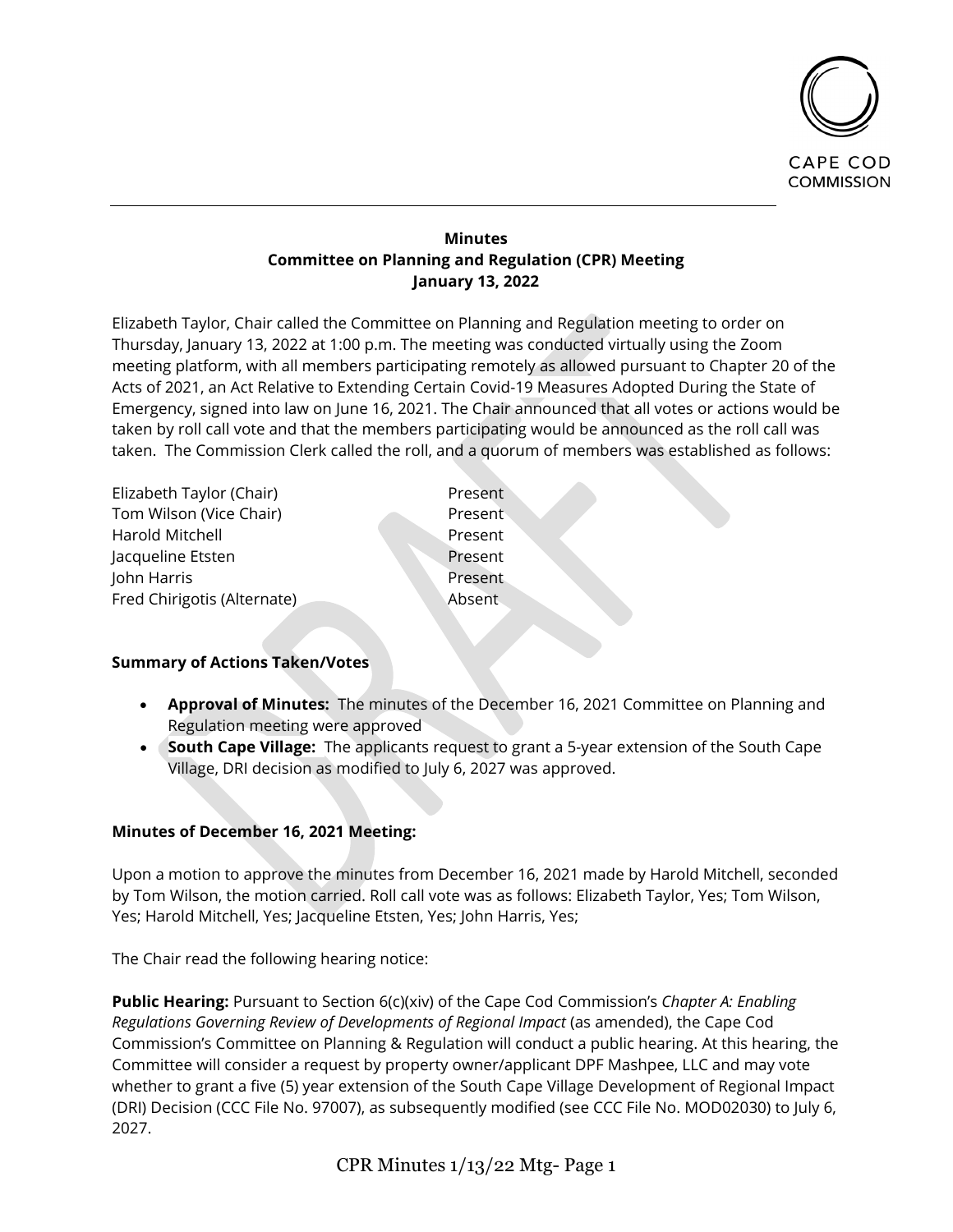| <b>Project:</b>           | South Cape Village (CCC File Nos. 97007 and MOD02030)           |
|---------------------------|-----------------------------------------------------------------|
| <b>Project Applicant:</b> | DPF Mashpee, LLC                                                |
| <b>Project Location:</b>  | Route 28 (Falmouth Road) & Donna's Lane, Mashpee                |
| <b>Description:</b>       | Five (5) year extension of the existing Cape Cod Commission DRI |
|                           | Decision, as modified, to July 6, 2027.                         |

The Chair asked for the Applicant's presentation on the request.

Attorney Eliza Cox, Nutter, McClennan and Fish announced that she is representing DPF Mashpee LLC , the Applicant and owner of South Cape Village shopping center in Mashpee. Mike Moran, Ares Management is here on behalf of the owner and Karen Johnson from Charter Realty and Development, Manager the shopping center are also here to answer any questions.

Using a powerpoint presentation, Eliza Cox, reviewed the procedural history of the South Cape Village project including the original decision, the modifications, the DRI Extension and the special permit issued by the Town of Mashpee in 2001. She reviewed the permitted space on the existing property. She said that the final structure still needs to be built and must obtain the Town approvals to do so. She reviewed the extension request as it applies to the CCC Enabling Regulations and further details of the request as outlined. In conclusion, she added that there are no further comments of the draft Decision.

The Chair asked for Commission staff comments.

Jordan Velozo stated that to grant this decision, the Committee must find that to grant that extension it will not result in changes to the findings or conditions of the DRI permit. Based on staff's review, the facts support that finding. She stated that staff does not have concerns about the requested extension. Building G is the last remaining portion of the development to be constructed and the CCC did issue a Preliminary Certificate of Compliance in November, 2021. Because the Applicant must complete construction before their DRI permit expires, staff suggest that good cause exists for the extension, given the uncertainties and challenges currently associated with construction.

The Chair asked for comments from the members.

Mr. Mitchell said he read the Decision and his concern is the 5-year extension given that plans have been approved and all that is needed is a building permit. He asked for the scheduled completion of the building once construction has begun. Ms. Cox explained that there is currently no tenant for the property therefore the client is hesitant to begin construction without a tenant in hand. Mr. Moran added that initially there was a tenant slated and begin the design and permitting process, and because of the changes that have occurred with COVID, the tenant put the project on hold. Mr. Moran said they are currently looking for another tenant and timing is dependent on finding the right tenant for the space. Mr. Mitchell stated that 5 years seems like a lot he would be more comfortable with 3 years.

Ms. Velozo stated that staff has no concerns regarding increased impacts for the extension to be increased to 5 years.

Ms. Etsten asked for information on the completion of the requirements in the prior decisions on the part that is being constructed. Has the town made any finding that they substantially built

CPR Minutes 1/13/22 Mtg- Page 2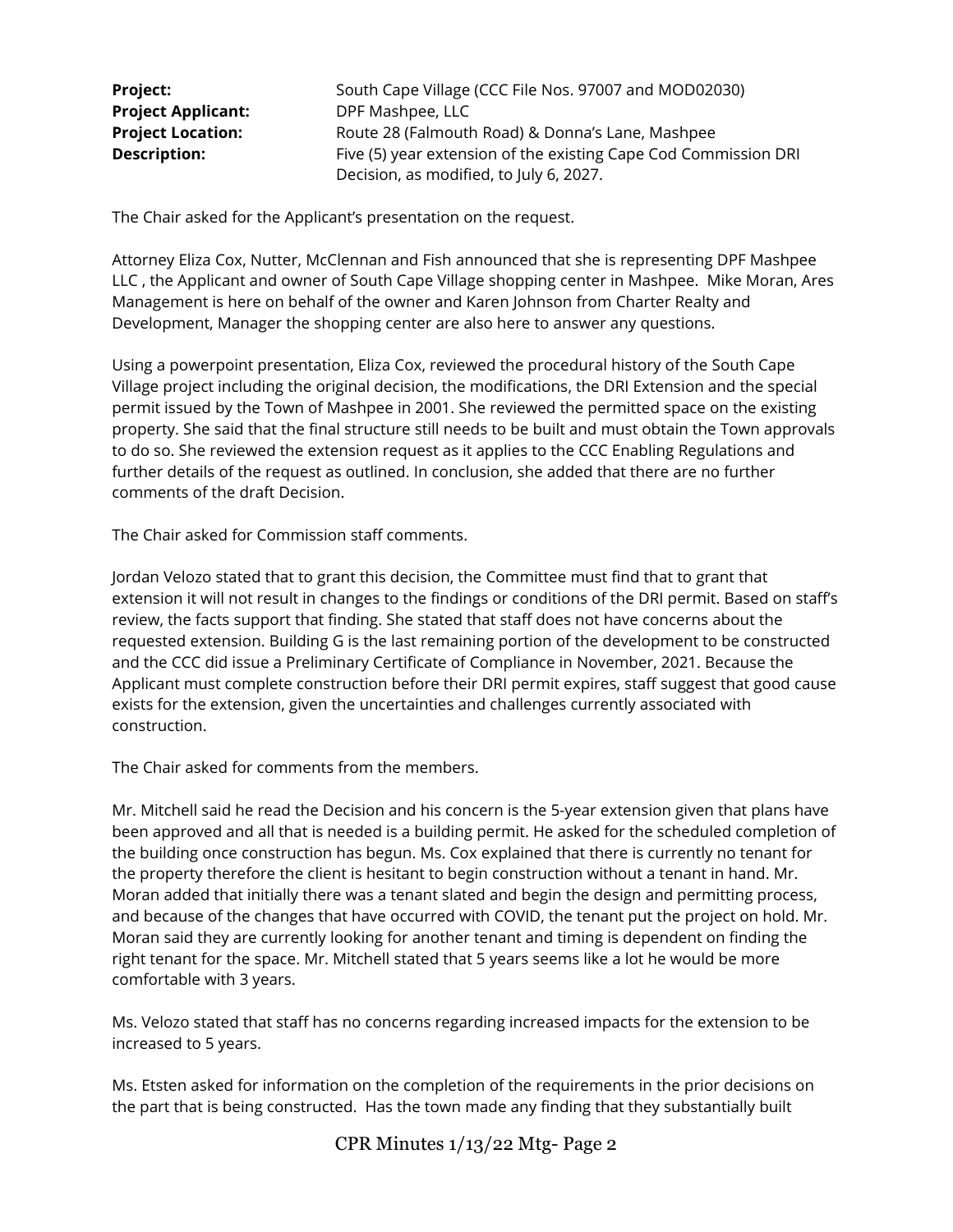according to the original approved plans? Ms. Velozo responded that Certificates of Compliance have been issued and the project is consistent with the Commission's decision. The Preliminary Certificate of Compliance for Building G was issued by the Commission in November 2021.

Mr. Wilson asked the Applicant to review the timeframe of when this started and asked staff if we modified terms to 3 years. Attorney Cox stated that the Commission issued the original decision in December of 2000. She reviewed the timelines for modifications as presented in her PowerPoint and stated that the Project has been before the CCC and the Town many times over the years. Ms. Velozo answered Mr. Wilson's earlier question that most recent extensions are for 5 years and the rationale for that is to reduce the likelihood that an applicant will have to come back multiple times for extensions.

Mr. Wilson stated that this seems to be a long process that started 20 years ago and the retail environment has changed and we need to make adjustments and he is comfortable with a 5-year extension.

The Chair asked for state and local officials' comments.

There were no comments

The Chair asked if members of the public had any comments.

There were no comments from the public.

Attorney Cox thanked the Committee for its time and respectfully asked for the requested extension.

The Chair asked for a motion.

Upon a motion to approve the request by DPF Mashpee to grant a 5-year extension of the South Cape Village DRI decision as modified, to July 6, 2027 by John Harris, seconded by Tom Wilson, the motion carried. Roll call vote was called as follows: Elizabeth Taylor, Yes; Tom Wilson, Yes; Jacqueline Etsten, Yes; Harold Mitchell, Yes; John Harris, Yes.

# **New Business**

There was no new business

# **Meeting Adjournment**

The Chair asked for a motion to adjourn.

Upon a motion to adjourn the meeting at 1:28 p.m. made by Harold Mitchell, seconded by Tom Wilson, the motion carried. Roll call vote was as follows: Elizabeth Taylor, Yes; Tom Wilson, Yes; Jacqueline Etsten, Yes; Harold Mitchell, Yes; John Harris, Yes.

# **Documents used at the January 13, 2022 meeting**

• Committee on Planning and Regulation Agenda, January 13, 2022

CPR Minutes 1/13/22 Mtg- Page 3